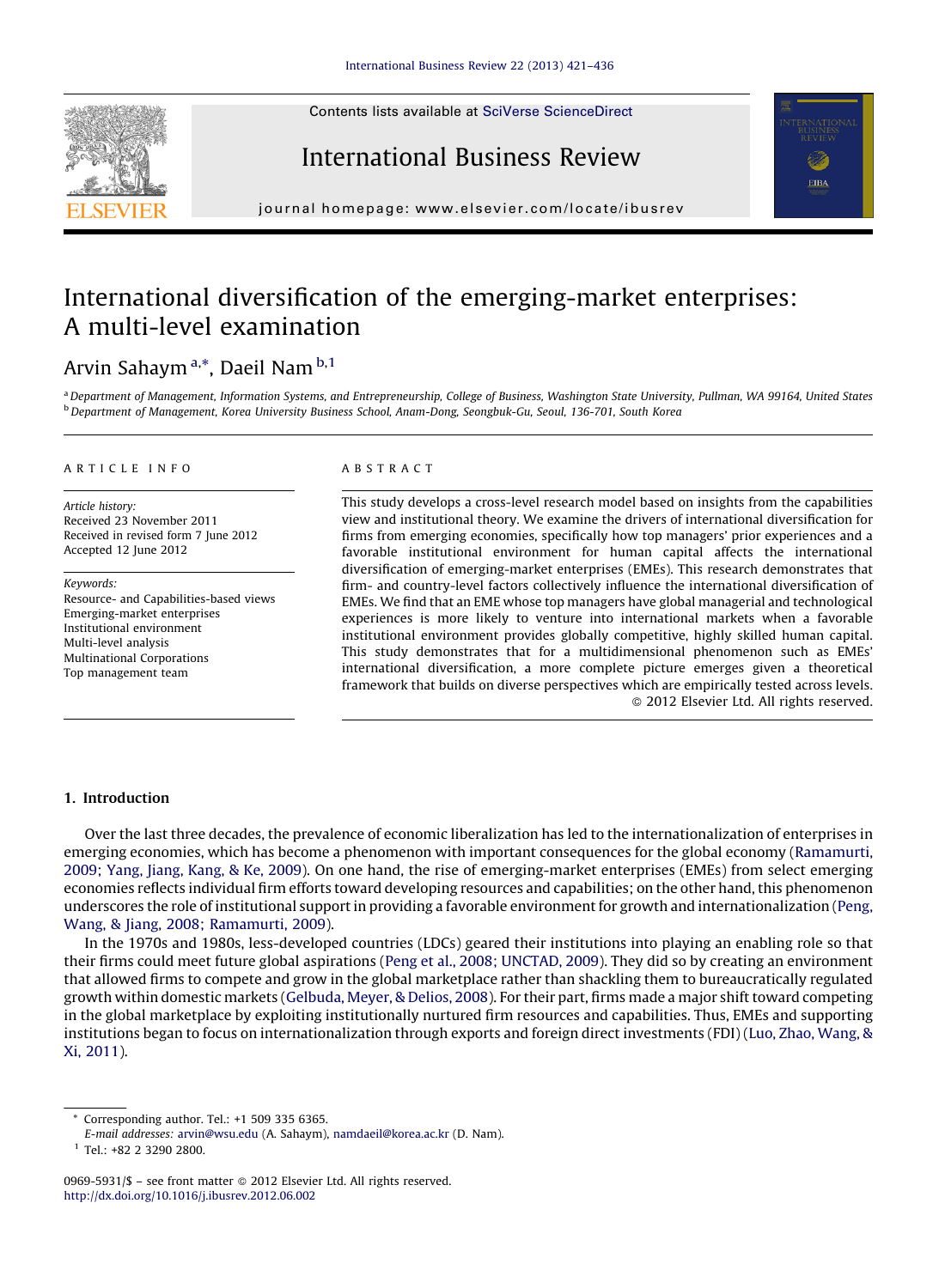Over time, development of capabilities and institutional support have allowed the transition of select LDCs of yesteryears (e.g., the BRICS group—Brazil, Russia, India, China, and South Africa) to become major emerging economies in the first decade of the twenty-first century (Mathews, 2006; [Ramamurti,](#page--1-0) 2009). Firms like Embraer, Haier, Huawei, Tata, and Infosys could successfully develop their competencies with institutional support and attain competitive advantage in the global markets (Khanna & Palepu, 2010; [Ramamurti,](#page--1-0) 2009). Their followers from emerging economies, though not as visible, are also on the rise and by 2050 may emerge as key players in their own sectors if the growth rate projected by Wilson and [Purushothaman](#page--1-0) [\(2003\)](#page--1-0) holds and conditions remain stable.

In general, EMEs are fast becoming notable players on the global stage, evidenced by the dynamic growth rate of outward FDI, averaging 82% from 2003 to 2008 and resulting in an outward foreign investment of approximately US\$351 billion by 2008 (Sauvant, Wolfgang, & [McAllister,](#page--1-0) 2010, p. 5). Consistent with the growth in FDI of emerging-market multinationals, there are around 23,000 multinationals from developing countries [\(Sauvant](#page--1-0) et al., 2010, p. 6; [UNCTAD,](#page--1-0) 2009).

Given the growing importance of this phenomenon, scholars have called for greater attention to the issues relating to international diversification of EMEs. As Peng et al. [\(2008\)](#page--1-0) state, ''We currently know very little about how firms from emerging economies internationalize. . ..if the field aspires to remain globally relevant, it seems imperative that more research be devoted to these critical strategic issues''. [Ramamurti](#page--1-0) (2009) echoes this statement, claiming that EME internationalization issues have been the ''least studied [and] neglect(ed) . . . situations that extant international business theory fails to explain well''.

This was supported when our primary search revealed that none of the extant studies has focused on the role of managerial experience and favorable institutional environment as the potential drivers of internationalization.<sup>2</sup> Results of this search are presented in [Table](#page--1-0) 1.

Indeed, firms from the developed triad of the U.S., Europe, and Japan have traditionally garnered most of the attention in the internationalization literature (Luo, 2003; [Ohmae,](#page--1-0) 2005; Peng et al., 2008). Extant research has paid attention to foreign entry decisions by firms in developed countries as they enter emerging economies ([Mathews,](#page--1-0) 2006; Yiu, Lau, & Bruton, [2007](#page--1-0)). As a result, there is scant literature on the drivers of internationalization for EMEs as well as the conditions that motivate EMEs to internationalize ([Ramamurti,](#page--1-0) 2009; Wright, Filatotchev, Hoskisson, & Peng, 2005; Yiu et al., 2007). In view of numerous calls by scholars to address issues related to EMEs (e.g., Peng et al., 2008; [Ramamurti,](#page--1-0) 2009; Yiu et al., 2007; [Wright](#page--1-0) et al., 2005), we believe it is time for a nuanced exploration of EME strategies, antecedents, and consequences.

We begin with the premise that factors such as top management experience, capabilities, and institutions play an important role in the diversification of EMEs; and investigate key drivers of international diversification for firms from emerging economies. Consistent with Hitt, Tihanyi, Miller, and [Connelly](#page--1-0) (2006), we believe that ''labels as internationalization, geographic diversification, international expansion, globalization, and multinationality tend to refer to the same strategic management construct (i.e., international diversification)'' (emphasis added), and use these terms interchangeably. This construct focuses on the strategy by which a firm expands sales of goods or services into different geographic locations or markets. We draw upon resource- and capability-based views and institutional theory to present a complementary view from the side of emerging economies. Specifically, we discuss the role of capabilities combined with an institutional environment for the internationalization of EMEs, applying an interactionist perspective that asserts that a combination of drivers at the firm and institutional levels will motivate geographic diversification (Griffiths & [Zammuto,](#page--1-0) 2005; Hitt et al., 2006; Ingram & [Silverman,](#page--1-0) 2002; Rugman & Verbeke, 1992).

We have developed a multi-level theoretical model to examine the interactions between country-level institutional environment and firm-level resources. There have been numerous calls for multi-level theory in organization science and given the multidimensional nature of internationalization, scholars have called for reviewing the dependence on a unilevel approach and supplementing it with multilevel analysis (e.g., Bruton, [Ahlstrom,](#page--1-0) & Obloj, 2008; Gupta, Tesluk, & Taylor, 2007; [Ramamurti,](#page--1-0) 2009). The literature review summary table [\(Table](#page--1-0) 1) also shows that issues related to EME internationalization are usually examined using a unilevel analysis ([Bruton](#page--1-0) et al., 2008).

Although unilevel studies at firm- or country-levels have made notable contributions, we propose that a more complete picture of the phenomenon will emerge when these effects are considered in combination. This is because of the following issues associated with the unilevel research approach: First, focusing only on one level of analysis assumes that most heterogeneity is located at the chosen level (e.g., firm level) with an assumption that alternate levels of analysis (e.g., institutional or country-levels) are more or less homogeneous (Gupta et al., 2007; [Rothaermel](#page--1-0) & Hess, 2007). Second, by considering only one level of analysis, researchers presume that the focal level of analysis is basically independent of interaction with other levels of analysis (Klein, [Dansereau,](#page--1-0) & Hall, 1994). For example, firm-level heterogeneity (e.g., a variation in technological and human capital within firms across countries) is assumed to be relatively independent of the institutional environment that affects firms operating in different contexts. Overall, the use of a single level of analysis implies homogeneity in and independence of alternate levels of analysis that could render spurious empirical findings

 $<sup>2</sup>$  Using the EBSCO database, we focused on articles published in premier general management and international business journals such as Academy of</sup> Management Journal, Academy of Management Review, Administrative Science Quarterly, Strategic Management Journal, Organization Science, Journal of International Business Studies, International Business Review, Journal of International Management, and Management International Review. We used a broad search strategy to find all the variations and diverse combinations of the keywords 'firms from emerging economies' and 'internationalization.